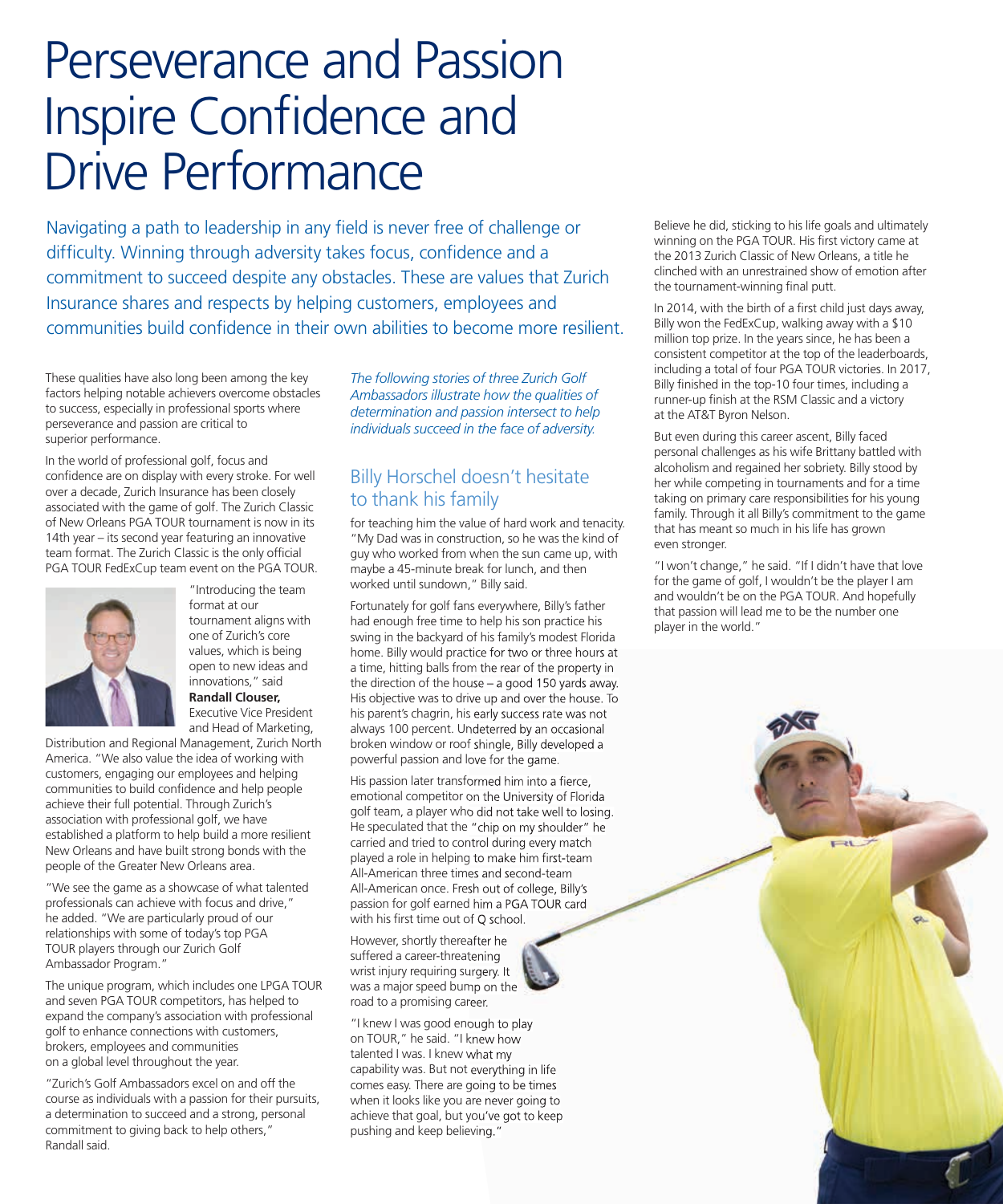

#### When Justin Rose's family more de England  $f(x)$  is the africant  $f(x)$  of  $f(x)$ **hen Justin Rose's family noved to England**

m South Africa, his love for the game of golf was rn. His father would regularly take him to a course d challenge him to make putts. "If I would sink a ur-foot putt, he would buy me a fudge on the way me," Rose smiled. "If I could break a certain score mine holes, I would get a train set at the end of it. would kind of keep me interested through good,  $H_{\text{inert}}$  rewards proved to be a great motivation of  $\mathcal{G}$ I-fashioned bribery."

; father's rewards proved to be a great motivation Justin and his swing was refined. And as his ilities strengthened over the years, so did his bond th his number one fan and mentor. With his her's coaching and support, Justin's career seemed stined for the fast track. At age 17, he finished urth in the 1998 Open Championship at Royal kdale Golf Club in Southport, England, with a The pressing meage shot home the roagh on to. wd-pleasing wedge shot from the rough on 18.

here was this great hope that things were going to pretty straightforward for me, but as it turned q it has completely the oppositely increase t, it was completely the opposite," he recalled.

itin went on to miss the cut in his next 21 nsecutive events. While he earned his first ropean Tour card in 1999, the following season failed to retain it and had to revisit the qualifying "Suddenly i find the million miles a miles and the kidden the kidden of the kidden of the kidden of the kidden hool, where he finished ninth.

uddenly, I felt a million miles away from the kid no finished fourth at the Open championship," he d. "That's where my dad was very, very helpful in  $\alpha$  career – the fact that he was around and he was ailable. He was a traveling companion. I needed n, not just from a golfing point of view, but from emotional point of view.'

But discussion personal charges was yet to the charges was yet to the charges was yet to the charges was yet to t Justin's greatest personal challenge was yet to me. His dad was diagnosed with leukemia in 01. While his father was in and out of the hospital ring most of 2002, Justin went on to win "The one tournament in my whole career that I was ur tournaments.

he one tournament in my whole career that I was งกkful to have won was the British Masters in 02, because my dad was actually physically able to there," Justin said. "That was August and he ssed away in December. I really can't explain the t of three or four years of not playing great golf d then all of a sudden, when I really needed to in ms of his timeline, I was able to turn it on and win ur times. Who knows? Divine intervention or hatever it is. All I know is that I am grateful for it."



Justin recalls that the period from 2002 to 2006 as having been a very vague time in his life, during which wife Kate was "a rock for me." When son Leo was born in 2010, becoming a dad himself changed who did no game. his life and his game.

"My good days on the golf course feel just as good," he said. "But fortunately my bad days on the golf course don't feel as bad as they used to, because you get home and the kids actually don't care if you shot  $T_{\rm 200}$  came the  $T_{\rm 200}$ 65 or you shot 75."

Then came the final round of the 2013 U.S. Open.<br>-

"Driving to the course, I sort of looked in the rearview mirror and I sort of caught the reflection of myself," Justin said. "I asked myself the question, 'Hey, Dad, how am I looking today?' My whole with a one-inch product on the latter window window with the U.S. of the U.S. of the U.S. of the U.S. of the U.S. of the U.S. of the U.S. of the U.S. of the U.S. of the U.S. of the U.S. of the U.S. of the U.S. of the U.S. strategy for Sunday was to make him proud."

With a one-inch putt on 18 for a U.S. Open win, it already felt like much more than simply a major tournament victory. The ball drop found Justin "There was a moment when I so was a moment when I so we have the ball of the ball of the ball of the ball of the ball of the ball of the ball of the ball of the ball of the ball of the ball of the ball of the ball of the b fighting back tears.

"There was a moment when I sort of kissed the ball and looked up," he said. "That was a gesture to say 'I did it!' Not that I had won the tournament, but that I played it the way you [his father] taught me to play the game. I really remember I was surprised at how drained and how emotional I felt."

His father would not have been surprised at all, and would have been very proud indeed.

 $z$ urich's Golf Ambassadors excel on and off the course as individuals with a passion for their pursuits, a determination to succeed actemmation to sacced and a strong, personal back to help others." Zurich's Golf Ambassadors excel on and off the course as individuals with a passion for their pursuits, a determination to succeed and a strong, personal commitment to giving back to help others."

 *-Randall Clouser -Randall Clouser*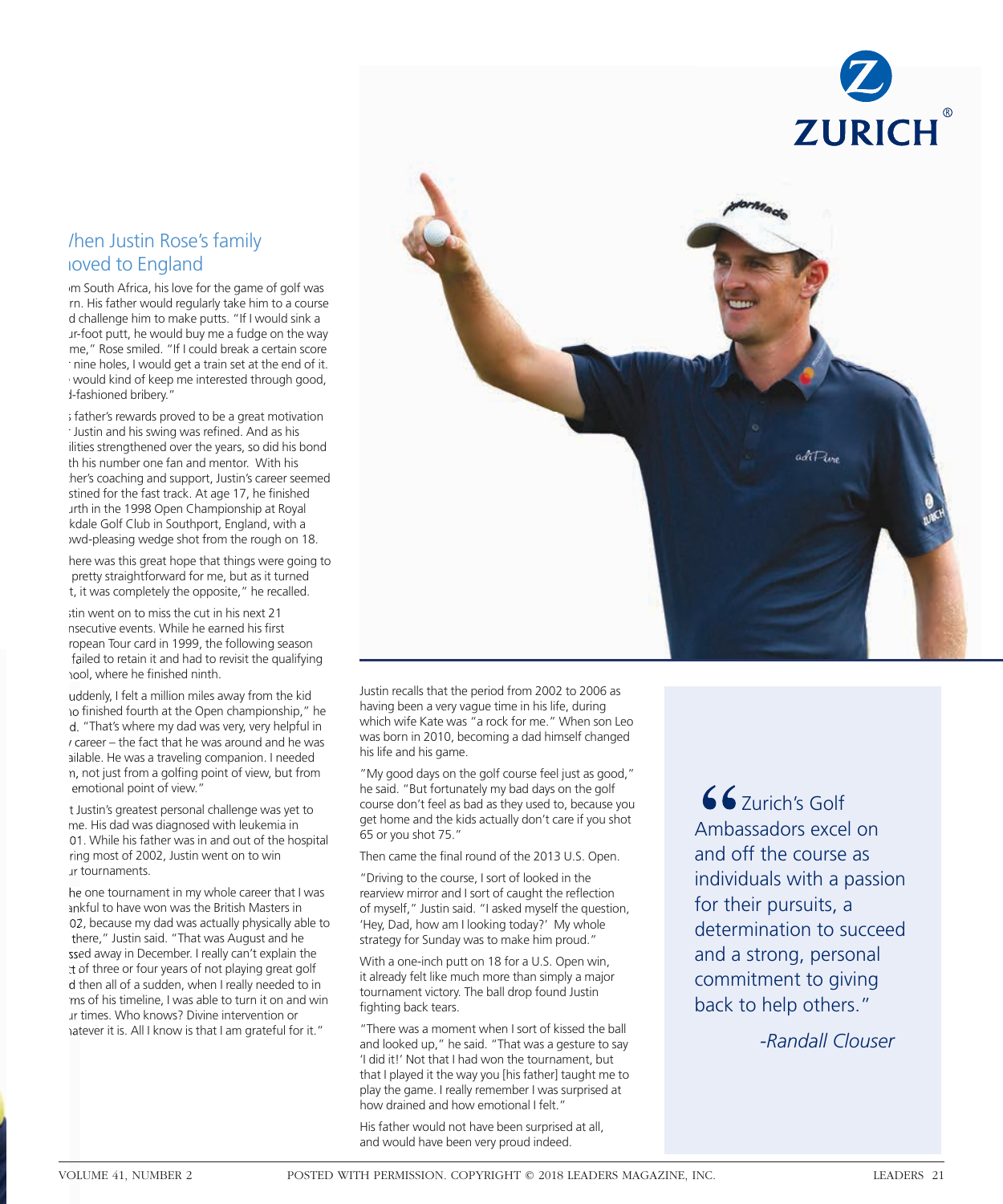

## When it comes to leadership, newly recruited Zurich Golf Ambassador Sergio Garcia is a true-to-life example

that determination and passion combine to empower excellence. Born in the small town of Borriol on the east coast of Spain, Sergio took up golf as a child, immediately showing a special talent for the game. Under the guidance of his father, a former professional golfer and coach at Club de Campo del Mediterraneo, Sergio's skill and love for golf developed at a rapid clip. By age 15, he made the cut in a European Tour event. Three years later, he turned professional, qualifying for the 1999 Ryder Cup after only a few months of competition. That same year, the young "El Nino" caught the attention of the golfing world at the PGA Championship at Medinah Country Club by giving Tiger Woods a run for the title, trailing Woods by just one stroke for part of the tournament.

The 2017 Masters Tournament at legendary Augusta National marked Sergio's first victory in an 18-year quest for a major tournament title. Prior to his Masters win, he had sought a major tournament championship no less than 73 times. Already ranked in the top 10 of the Official World Golf Rankings for more than a decade and winning tournaments around the globe, a major title had eluded him. That dry spell ended on April 9, 2017.

Since then, Sergio's reputation as a top professional golfer has only gained momentum. Not surprisingly, however, the game that is his life's mission is not his only beloved sport. In addition to golf, Sergio plays tennis and soccer whenever he has the opportunity. In fact, Sergio's passion for soccer prompted him to take on a dual role as both the President and player for Borriol CF, a Third Division team in the Spanish football league.

And like Zurich, Sergio is committed to giving back to communities that have meant so much to his success. He founded the Sergio Garcia Foundation in 2002 in Spain and expanded to Switzerland in 2005 for "the purpose of contributing to the social inclusion of economically deprived children and youth, through social assistance benefits and the practice of sports as free-time activity."

As Sergio wrote on his website, "I thank God for having given me a gift for the sport of golf. I have been very fortunate; golf and life have given me a lot and I owe it to society. I wanted to give back, so with the support of my family I decided to start a foundation in order to help disadvantaged persons or people with problems. I have been very lucky in life and I want to help give others the opportunities that I had."

In 2003, the Sergio Garcia Foundation and the Deporte y Desafío Foundation joined together to introduce adaptive golf in Spain, with the oversight and support of the Spanish Golf Federation. Together, the two foundations developed a program aimed at making golf accessible to people with disabilities, with the goal of helping them to be more socially integrated. An additional goal was to promote adaptive golf throughout Spain by training golf teaching professionals techniques that enable them to more effectively work with individuals with various disabilities.

In 2016, The Sergio Garcia Foundation entered a partnership with the European Tour to host that year's Spanish Open. Funds raised were donated to the Asociacion Española Contra el Cancer (AECC). One of their programs provides housing and apartments for cancer patients and their families.

Sergio and all of Zurich's Golf Ambassadors are examples of what can be accomplished when perserverance, performance and passion come together in ways that inspire confidence and leadership. That's a lesson to emulate no matter whatever the business, industry or profession.

© 2018 Zurich American Insurance Company. All rights reserved.